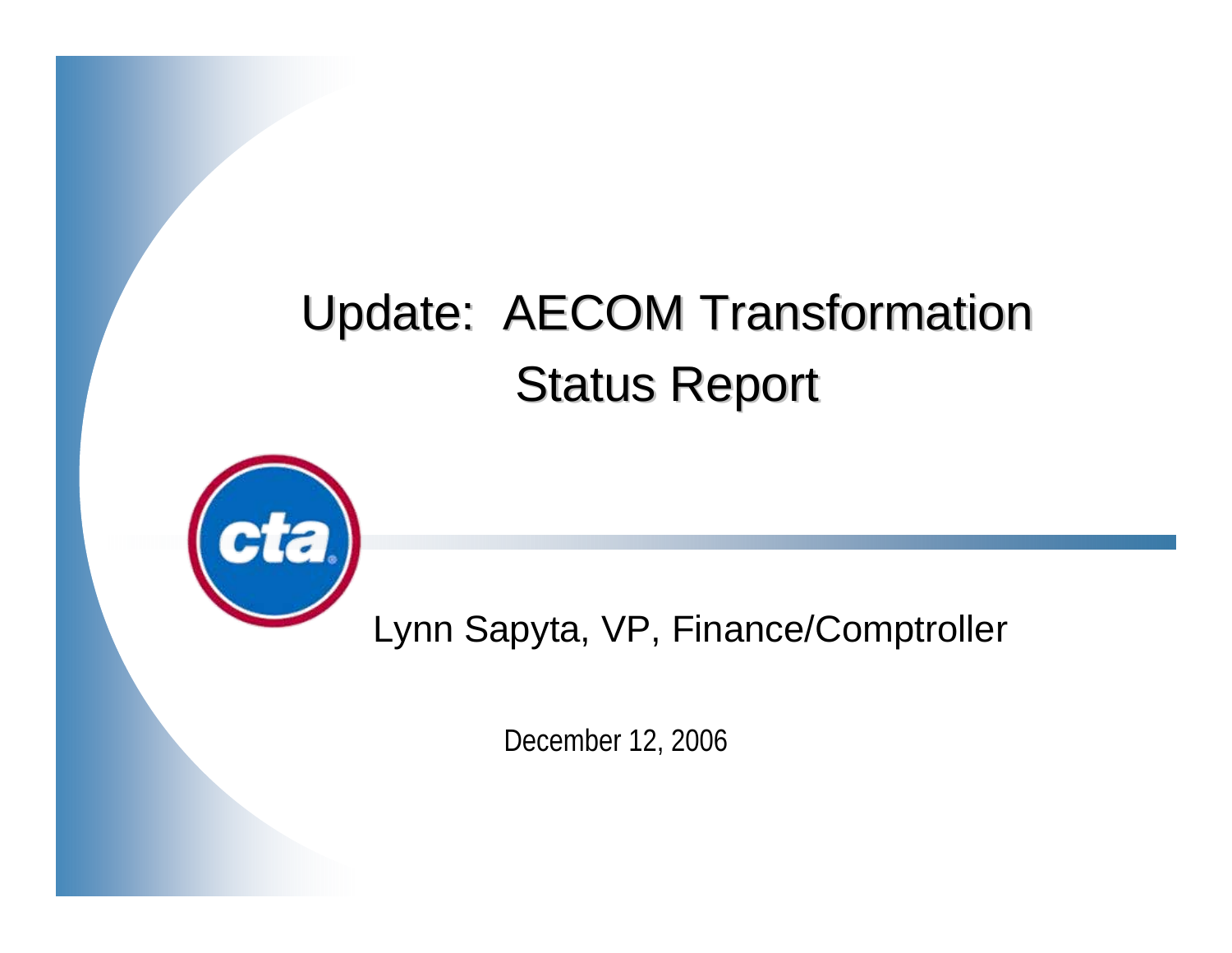#### **Agenda**

- **Timeline of activities since November 2005**
- **AECOM Overview**
- **Recommendation Status Summary**
- I. **Completed Projects Overview**
- P) **Expected Savings and Revenue Growth**
- F **Status of Items waiting for CBA or Legislation**
- F **Status of Other Items**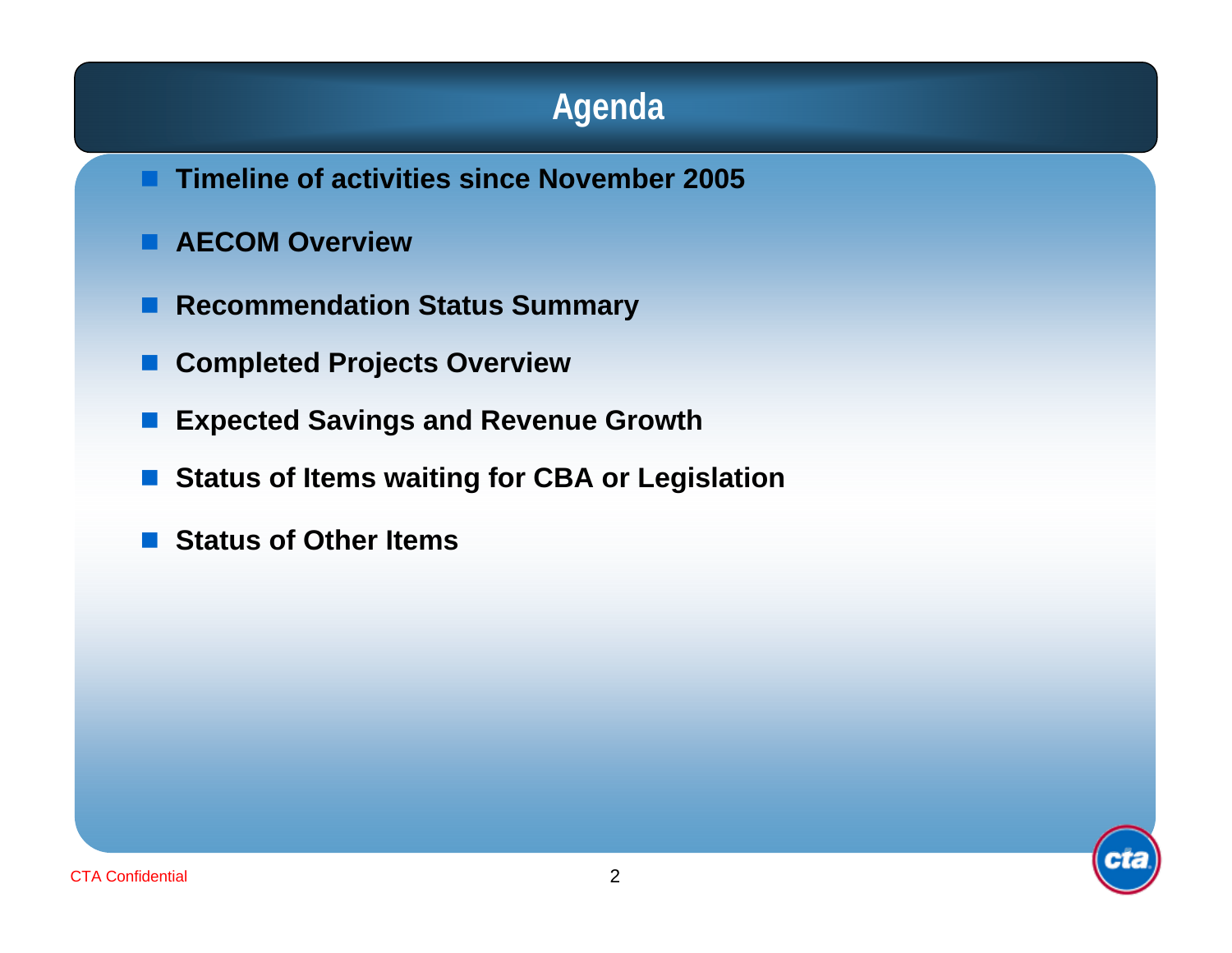#### **Timeline of activities since November 2005**

| <b>Timeline</b>                                 | <b>Activities</b>                                                                                                                                                                                                             |
|-------------------------------------------------|-------------------------------------------------------------------------------------------------------------------------------------------------------------------------------------------------------------------------------|
| <b>November 3, 2005:</b>                        | AECOM delivers Final Report on Management and<br>Operations Transformation Study. On November 9,<br>2005 AECOM presented its Final Report to the Board.                                                                       |
| November 4 – 16, 2005:                          | CTA staff prepared an electronic matrix of all<br>recommendations to track status of all 172 AECOM<br>recommendations. The matrix was distributed to<br>executive staff for review and for project updates.                   |
| November 22 -<br><b>December 21, 2005:</b>      | Departments updated matrix on project status and<br>returned to CTA staff. The updates included the<br>status of recommendation, resources needed for<br>implementation, estimated timeline for completion and<br>next steps. |
| November 17, 2005 -<br><b>February 1, 2006:</b> | Individual departmental meetings were held to discuss<br>the status of the projects and plan next steps. Project<br>status and matrices were updated after meetings to<br>reflect progress.                                   |
| February 15 –<br><b>June 30, 2006:</b>          | Business plans developed for each recommendation.                                                                                                                                                                             |

cta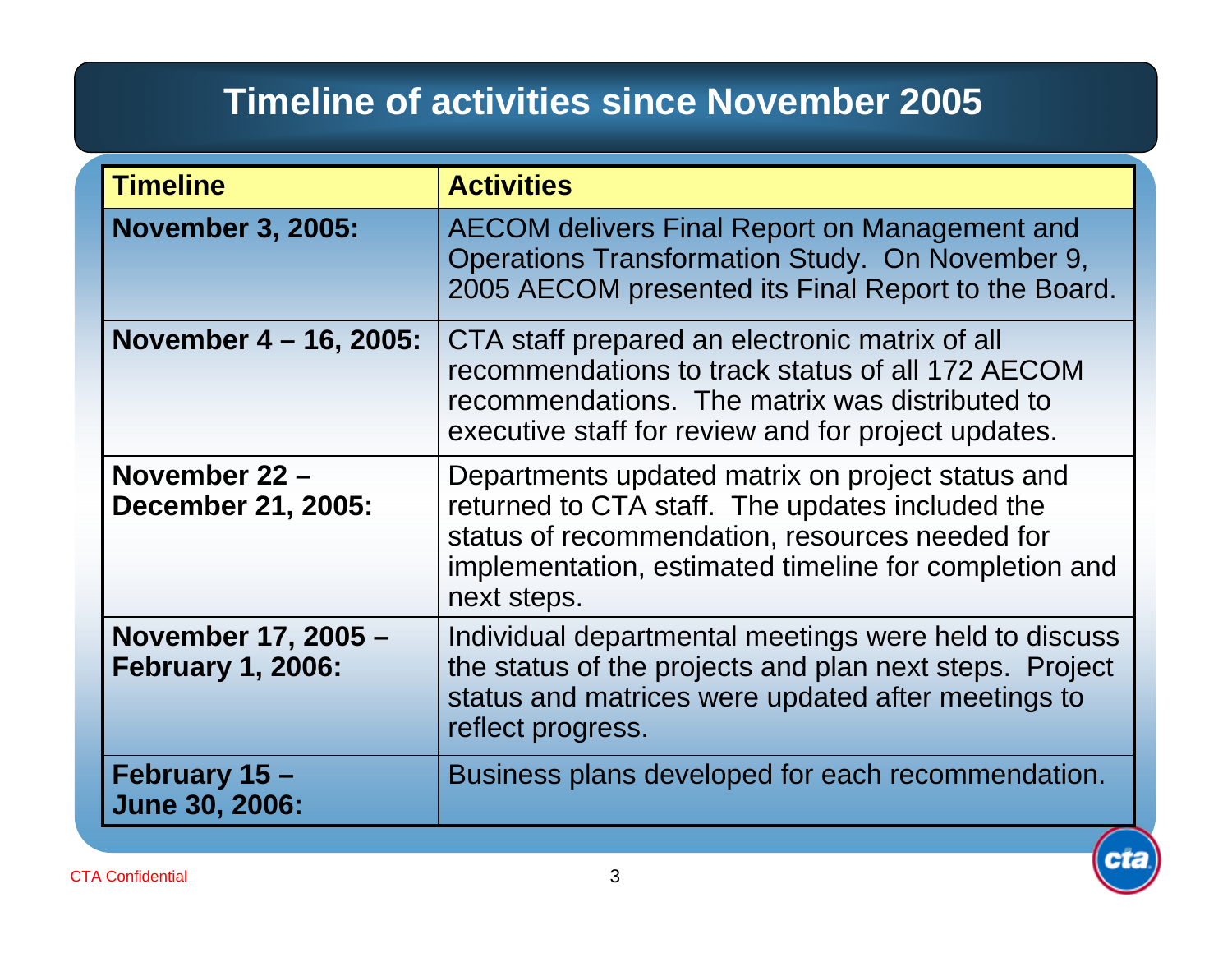#### **AECOM Overview**

- AECOM conducted a 90 day review of CTA's operation to **identify short-term and long-term cost reduction opportunities**
- **Developed 246 specific recommendations which, if fully implemented, represent approximately \$159 million in annual savings**
- Of the estimated \$159 million in cost savings identified, approximately \$111 million require changes in CTA's collective **bargaining agreements or legislation**
- To date, the CTA has implemented and/or closed/consolidated **123 of the AECOM recommendations encompassing nearly \$10 million in expected savings and \$37.9 million in additional revenue generation in 2007**
- CTA is in various stages of analysis and implementation of the **remaining recommendations**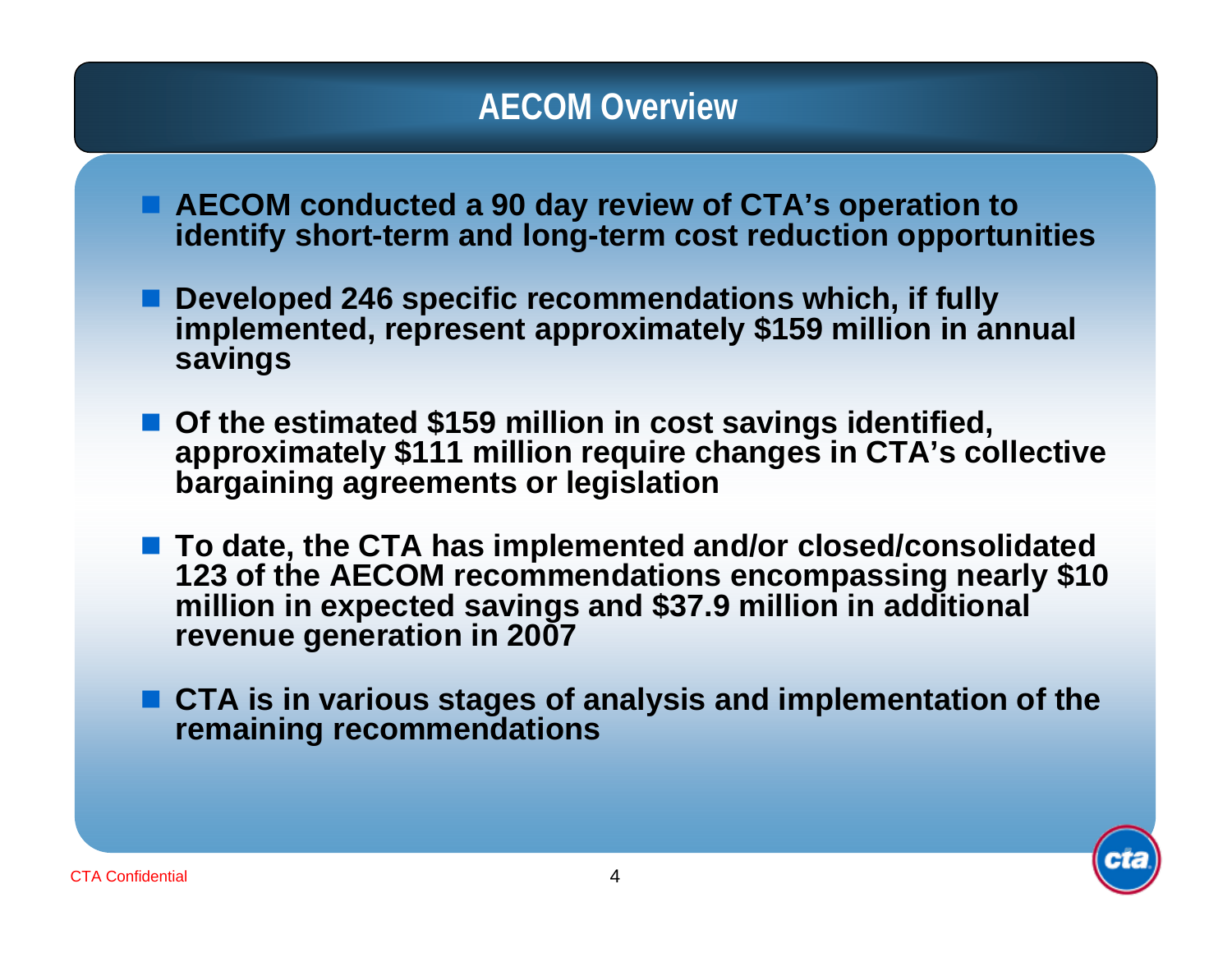#### **Recommendations Status Summary**

| <b>Recommendations Status</b>                                              | <b>Total</b> |
|----------------------------------------------------------------------------|--------------|
| <b>Waiting for Collective Bargaining Agreement</b><br>(CBA) or Legislation | 21           |
| <b>Other Active Recommendations</b>                                        | 102          |
| <b>Implemented/Closed</b>                                                  | 73           |
| <b>Consolidated</b>                                                        | 31           |
| <b>Not Recommended</b>                                                     | 19           |
| <b>Total Recommendations</b>                                               | 246          |

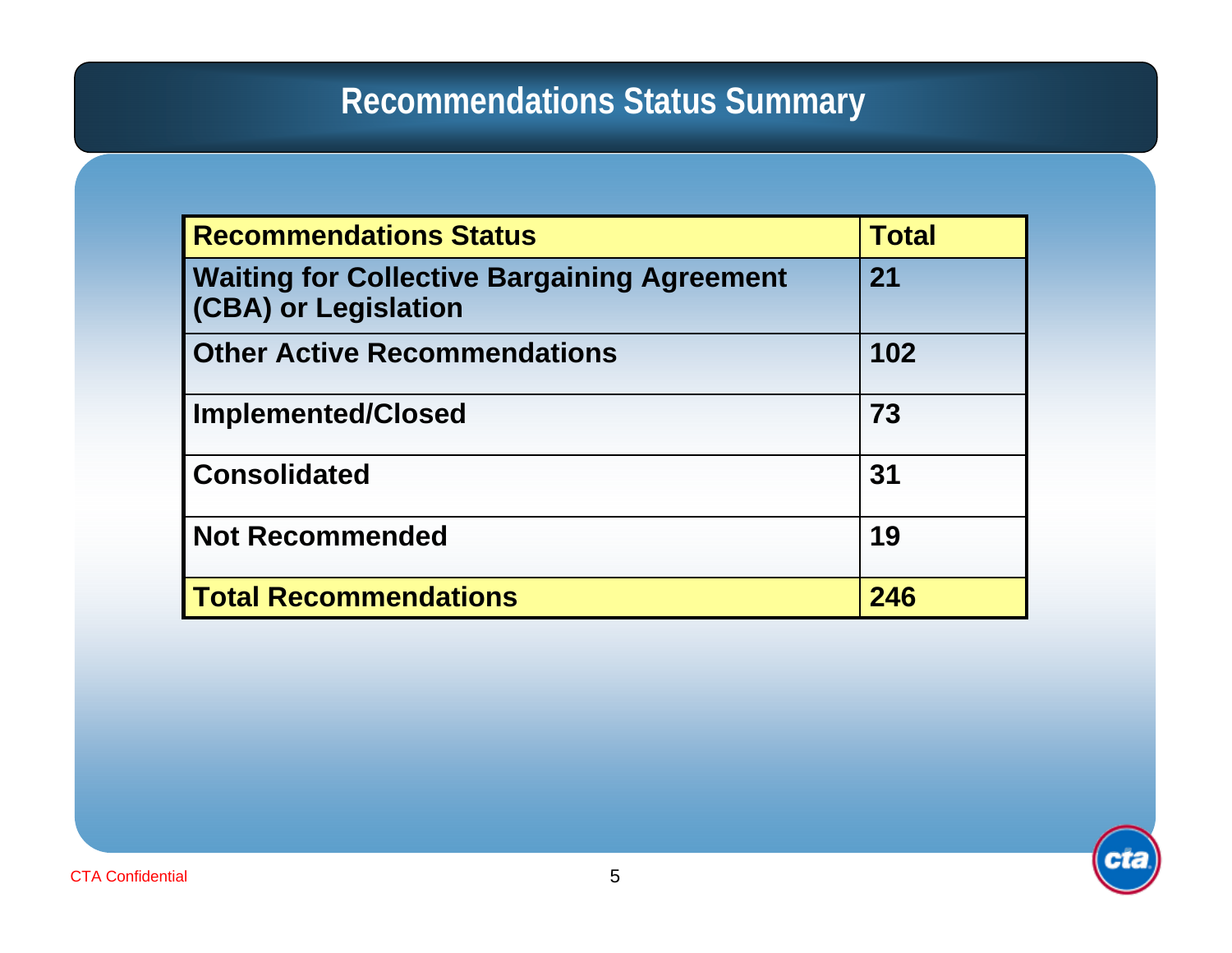#### **Expected Savings and Revenue Growth**

| <b>Area Name</b>                | <b>Recom. Number</b> | <b>Recommendation Name</b>                                                  | <b>Expected 2007 Savings</b> | <b>Ongoing Savings</b> |
|---------------------------------|----------------------|-----------------------------------------------------------------------------|------------------------------|------------------------|
| <b>Bus Garage Operations</b>    | $\overline{7}$       | Rostering                                                                   | \$2,350,000                  | \$2,350,000            |
| <b>Bus Garage Operations</b>    | 18                   | Standardized policies                                                       | \$100,000                    | \$100,000              |
| <b>Facilities Maintenance</b>   | 63                   | <b>Vandalism Reduction</b>                                                  | \$250,000                    | \$250,000              |
| <b>Human Resources</b>          | 103                  |                                                                             |                              |                        |
|                                 |                      | Re-negotiating benefit costs                                                | \$2,798,000                  | \$2,798,000            |
| Marketing                       | 132                  | <b>CTA Yellow Pages advertising</b>                                         | \$38,000                     | \$38,000               |
| <b>Non-Revenue Vehicles</b>     | 141                  | Non-revenue vehicle parts (single source)                                   | \$300,000                    | \$70,000               |
| <b>Non-Revenue Vehicles</b>     | 142                  | Parts inventory-eliminate useless                                           |                              |                        |
|                                 |                      | parts at Beverly                                                            | \$30,000                     | \$30,000               |
| <b>Rail Terminal Operations</b> | 179                  | Rostering                                                                   | \$1,900,000                  | \$1,900,000            |
| <b>Rail Terminal Operations</b> | 183                  | <b>Streamline Rail Customer Assistance</b>                                  | \$2,215,000                  | \$2,215,000            |
| <b>Rail Terminal Operations</b> | 189                  | <b>GM Consolidation</b>                                                     | \$150,000                    | \$150,000              |
|                                 |                      | <b>Total</b>                                                                | \$10,131,000                 | \$9,901,000            |
|                                 |                      | <b>REVENUE GROWTH</b>                                                       |                              |                        |
| <b>Area Name</b>                | <b>Recom. Number</b> | <b>Recommendation Name</b>                                                  | <b>Expected 2007</b>         | <b>Ongoing</b>         |
| Fare Media/Chicago Card         | 64                   | Develop Fare Media Strategy                                                 | \$37,000,000                 | \$37,000,000           |
| <b>Real Estate</b>              | 200                  | <b>Explore additional Revenue Source</b><br><b>Expansion of ATM Network</b> | \$633,333                    | \$633,333              |
|                                 |                      | <b>Cellular Phone Contract</b>                                              | \$290,000                    | \$290,000              |
|                                 |                      | <b>Total</b>                                                                | \$37,923,333                 | \$37,923,333           |

*The CTA has completed several of the AECOM recommendations and identified "quick hits" or recommendations that can be implemented in the short-term. CTA Board amended the Proposed 2006 Budget to include savings of \$5.0 million from implementation of AECOM recommendations.*

नह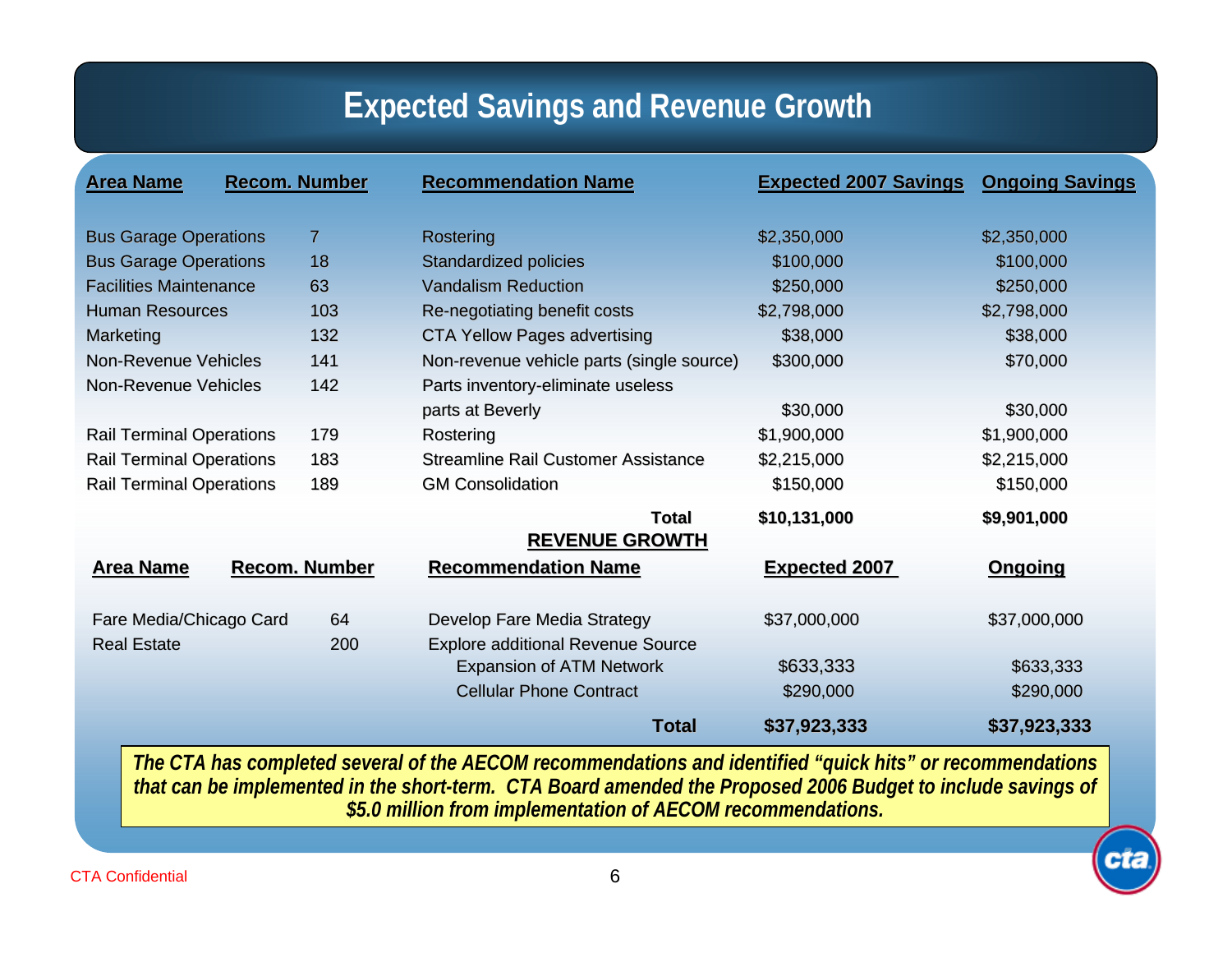#### **Completed Projects Overview**

#### **Joint Procurement initiatives:**

- ◆ CTA has entered into several joint purchasing agreements that allow CTA to leverage more favorable pricing and discounts as recommended by AECOM:
	- **Microsoft Enterprise License Agreement:** CTA used State of Illinois contracts with Microsoft which offers greater discounts than CTA would otherwise obtain due to higher volume of purchases.
	- **Microsoft Software:** CTA again used the State of Illinois contract to achieve greater discounts.
	- **Purchase of refuse trucks:** CTA was able to purchase two trucks via the City of Chicago contract which offered a more competitive price due to higher volume of purchases by the City.
	- **Wage Works:** CTA tapped into the federal General Services Administration (GSA) contract which offers a 27% greater discount and improved service for employees over CTA's individual pricing.

#### ■ Real Estate:

◆ CTA appointed a new Director, Kathleen Hermann under a consolidated real estate department to optimize the CTA's assets and improve the marketability of CTA's property.

#### **Information Technology reorganization:**

 Completed reorganization of the Technology Management department to improve service and performance.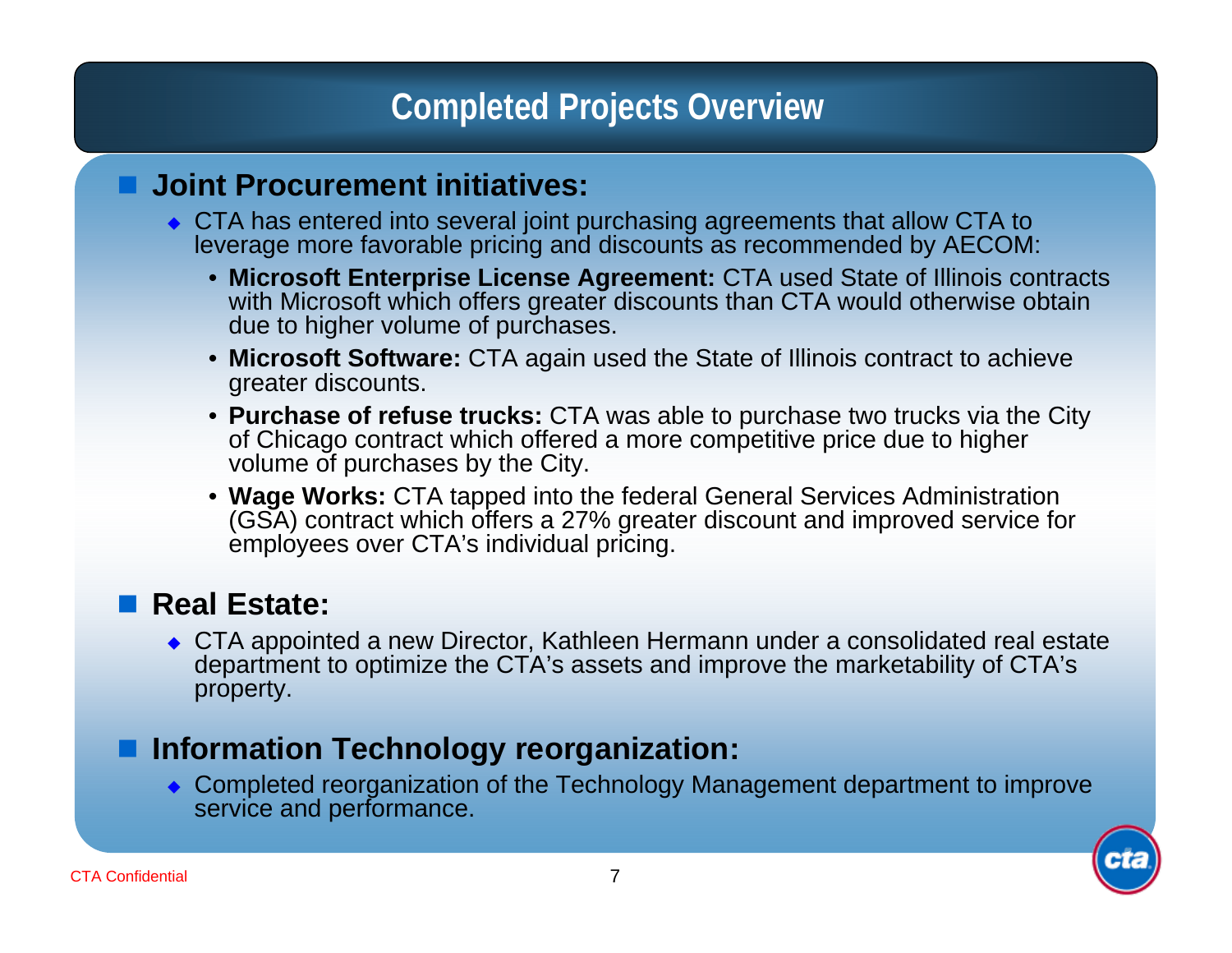### **Items Waiting for CBA or Legislation: "Active" Status**

#### *The following 21 recommendations are currently active and waiting CBA or Legislation*

|                                 |                      |                                                      |                | <b>AECOM Savings (\$ in millions)</b> |                |  |
|---------------------------------|----------------------|------------------------------------------------------|----------------|---------------------------------------|----------------|--|
| <b>Area Name</b>                | <b>Recom. Number</b> | <b>Recommendation Name</b>                           | Low            | Med                                   | <b>High</b>    |  |
| <b>Bus Garage Operations</b>    | 9                    | Operator attendance-savings captured under           |                |                                       |                |  |
|                                 |                      | recommendation #98                                   | $\mathbf{0}$   | 0                                     | $\overline{0}$ |  |
| <b>Bus Garage Operations</b>    | 14                   | <b>Outsourcing capacity</b>                          | 22.2           | 32.5                                  | 46.4           |  |
| <b>Bus Garage Operations</b>    | 15                   | Operator classification                              | 0              | 0                                     | 0              |  |
| <b>Bus Garage Operations</b>    | 16                   | Hire full time operators                             | 0              | 0                                     | 0              |  |
| <b>Bus Garage Operations</b>    | 24                   | Excel technical training program                     | 0              | 0                                     | 0              |  |
| <b>Bus Garage Operations</b>    | 27                   | Lead mechanic                                        | $\mathbf 0$    | 0                                     | 0              |  |
| <b>Facilities Maintenance</b>   | 57                   | Minimize overtime premium pay expenses               | 1.15           | 1.75                                  | 2.3            |  |
| <b>Facilities Maintenance</b>   | 58                   | Increase outsourcing of labor                        | 0              | 0                                     | 0              |  |
| Finance                         | 70                   | Pension obligation bonds                             | 5,0            | 10.0                                  | 15.0           |  |
| Finance                         | 73                   | Direct deposit                                       | 0.1            | 0.2                                   | 0.4            |  |
| Finance                         | 74                   | Distribution of direct deposit statements            | 0              | 0.01                                  | 0.02           |  |
| <b>Human Resources</b>          | 98                   | Paid Time Off (PTO) Policy                           | 4.5            | 23                                    | 45.9           |  |
| <b>Human Resources</b>          | 99                   | Short term disability policy                         | 0              | 0                                     | 0              |  |
| <b>Human Resources</b>          | 100                  | Long term disability                                 | 0              | 0                                     | 0              |  |
| <b>Human Resources</b>          | 104                  | Retirees to add dependents                           | 0              | 0                                     | 0              |  |
| Purchasing & Warehousing        | 156                  | Threshold for competitive bidding                    | $\mathbf 0$    | 0                                     | 0              |  |
| Purchasing & Warehousing        | 157                  | Collaborate with funding agencies                    | $\mathbf 0$    | 0                                     | 0              |  |
| <b>Rail Terminal Operations</b> | 184                  | Outsourcing capacity-savings captured under item #14 | $\overline{0}$ | 0                                     | 0              |  |
| <b>Rail Terminal Operations</b> | 185                  | Operator classification                              | $\Omega$       | 0                                     | 0              |  |
| <b>Rail Terminal Operations</b> | 190                  | Rail Car Appearance                                  | 0.1            | 0.2                                   | 0.4            |  |
| <b>Service Planning</b>         | 217                  | Outsourcing bus-stop infrastructure repairs          | $\mathbf 0$    | 0                                     | 0              |  |
|                                 |                      | <b>Total</b>                                         | \$33.05        | \$67.66                               | \$110.42       |  |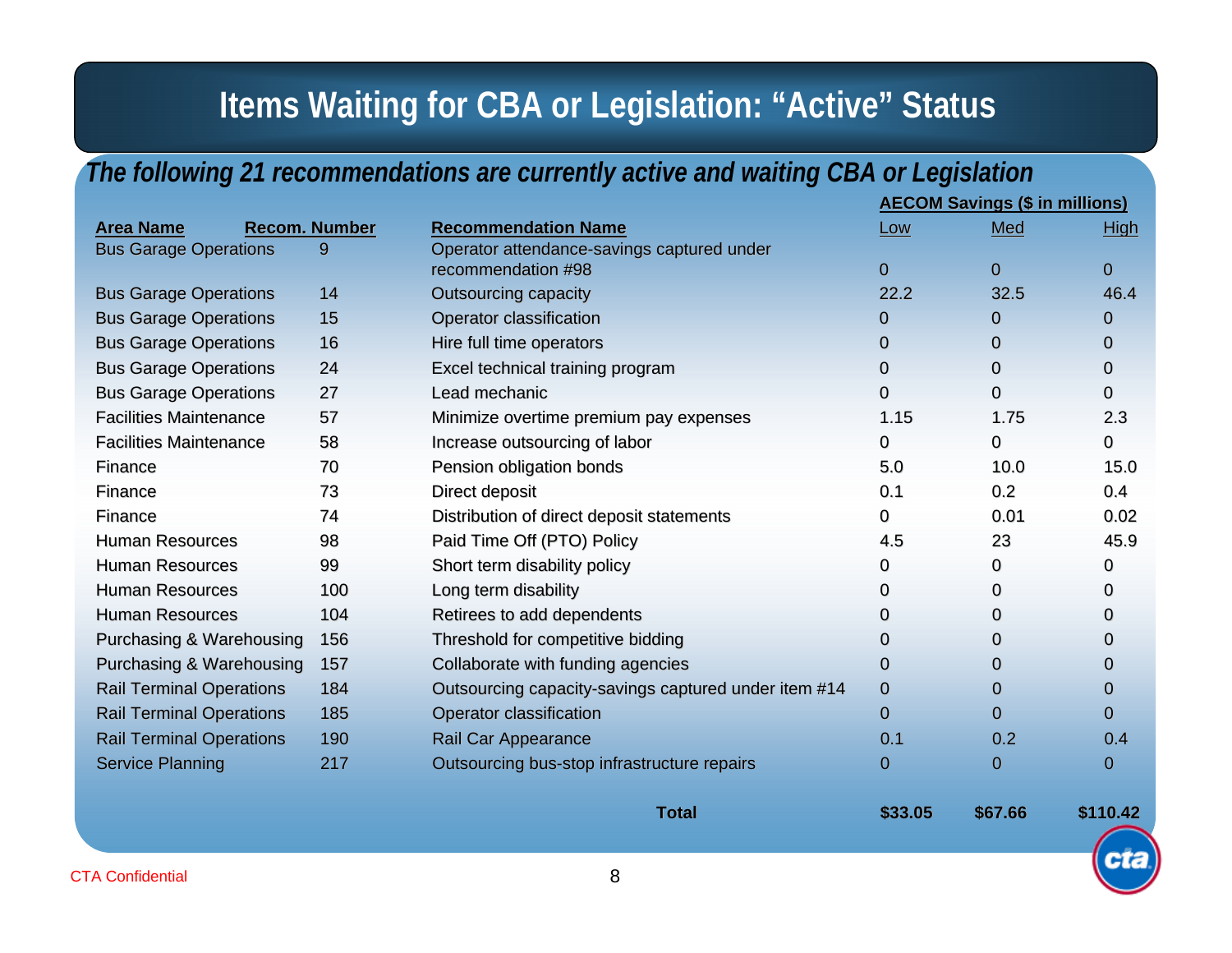#### *The following 102 recommendations are currently active*

|                               |                      |                                              | <b>AECOM Savings (\$ in millions)</b> |              |              |
|-------------------------------|----------------------|----------------------------------------------|---------------------------------------|--------------|--------------|
| <b>Area Name</b>              | <b>Recom. Number</b> | <b>Recommendation Name</b>                   | Low                                   | Med          | <b>High</b>  |
| <b>Bus Garage Operations</b>  | 8                    | Extraboard                                   | 2.0                                   | 3.0          | 4.0          |
| <b>Bus Garage Operations</b>  | 10                   | Schedule to pay system                       | 0                                     | 0            | 0            |
| <b>Bus Garage Operations</b>  | 12                   | <b>Relief Points</b>                         | 1.0                                   | 1.5          | 2.0          |
| <b>Bus Garage Operations</b>  | 13                   | <b>Tripper storage</b>                       | 0.1                                   | 0.2          | 0.5          |
| <b>Bus Garage Operations</b>  | 22                   | <b>RTE's for Maintenance</b>                 | 0.2                                   | 0.4          | 0.8          |
| <b>Bus Garage Operations</b>  | 23                   | Warranty capture                             | 0.05                                  | 0.15         | 0.25         |
| <b>Bus Garage Operations</b>  | 25                   | Zero Defect Program                          | 0.3                                   | 0.4          | 0.5          |
| <b>Customer Service</b>       | 28                   | Upgrade Lucent phone system                  | 0                                     | 0            | 0            |
| <b>Customer Service</b>       | 31                   | Service updates on IVR system                | 0                                     | 0            | 0            |
| <b>Customer Service</b>       | 32                   | Service updates on website                   | 0                                     | 0            | 0            |
| <b>Employee Relations</b>     | 39                   | Proactive training of Operations managers    | 0                                     | 0            | 0            |
| <b>Employee Relations</b>     | 43                   | Policy on safety grievances                  |                                       | 0            | 0            |
| <b>Facilities Maintenance</b> | 59                   | Increase work order execution efficiency     |                                       | 0            | 0            |
| <b>Facilities Maintenance</b> | 60                   | Implement relevant performance measures      | 0                                     | 0            | 0            |
| <b>Facilities Maintenance</b> | 61                   | Preventative Maintenance System              | 1.15                                  | 1.8          | 2.3          |
| Fare Media/Chicago Card       | 64                   | Develop Fare Media Strategy                  |                                       | 0            | 0            |
| Fare Media/Chicago Card       | 67                   | Third-party sales                            | 0                                     | 0            | 0            |
| Finance                       | 71                   | <b>CTA Purchasing Card</b>                   | 0.06                                  | 0.09         | 0.12         |
| Finance                       | 72                   | Utility overpayment                          | 0.1                                   | 0.2          | 0.3          |
| Finance                       | 75                   | <b>ACH</b> transactions                      | 0                                     | 0.017        | 0.027        |
| Finance                       | 76                   | <b>Consolidate Risk Management functions</b> | 0                                     | 0            | 0            |
| Finance                       | 79                   | Training in the development of workflows     | 0                                     | 0            | 0            |
| Finance                       | 91                   | Document management system                   | 0                                     | 0            | 0            |
| <b>Heavy Maintenance</b>      | 92                   | <b>MMIS</b> implementation                   | 1.1                                   | 1.7          | 2.2          |
| <b>Heavy Maintenance</b>      | 94                   | Training to support new technologies         | 0                                     | 0            | 0            |
| <b>Heavy Maintenance</b>      | 95                   | <b>Bulk buying/Kit Material procurement</b>  | 0.05                                  | 0.1          | 0.2          |
| <b>Heavy Maintenance</b>      | 96                   | Alternate Sourcing of Purchased Materials    | 0.9                                   | 1.3          | 1.6          |
| <b>Human Resources</b>        | 103                  | Re-negotiating benefit costs                 | 1.7                                   | 2.6          | 3.5          |
| <b>Human Resources</b>        | 106                  | <b>Termination paperwork</b>                 | 0                                     | 0            | 0            |
| <b>Human Resources</b>        | 108                  | Review of the recruiting & hiring processes  | $\mathbf{0}$                          | $\mathbf{0}$ | $\mathbf{0}$ |

46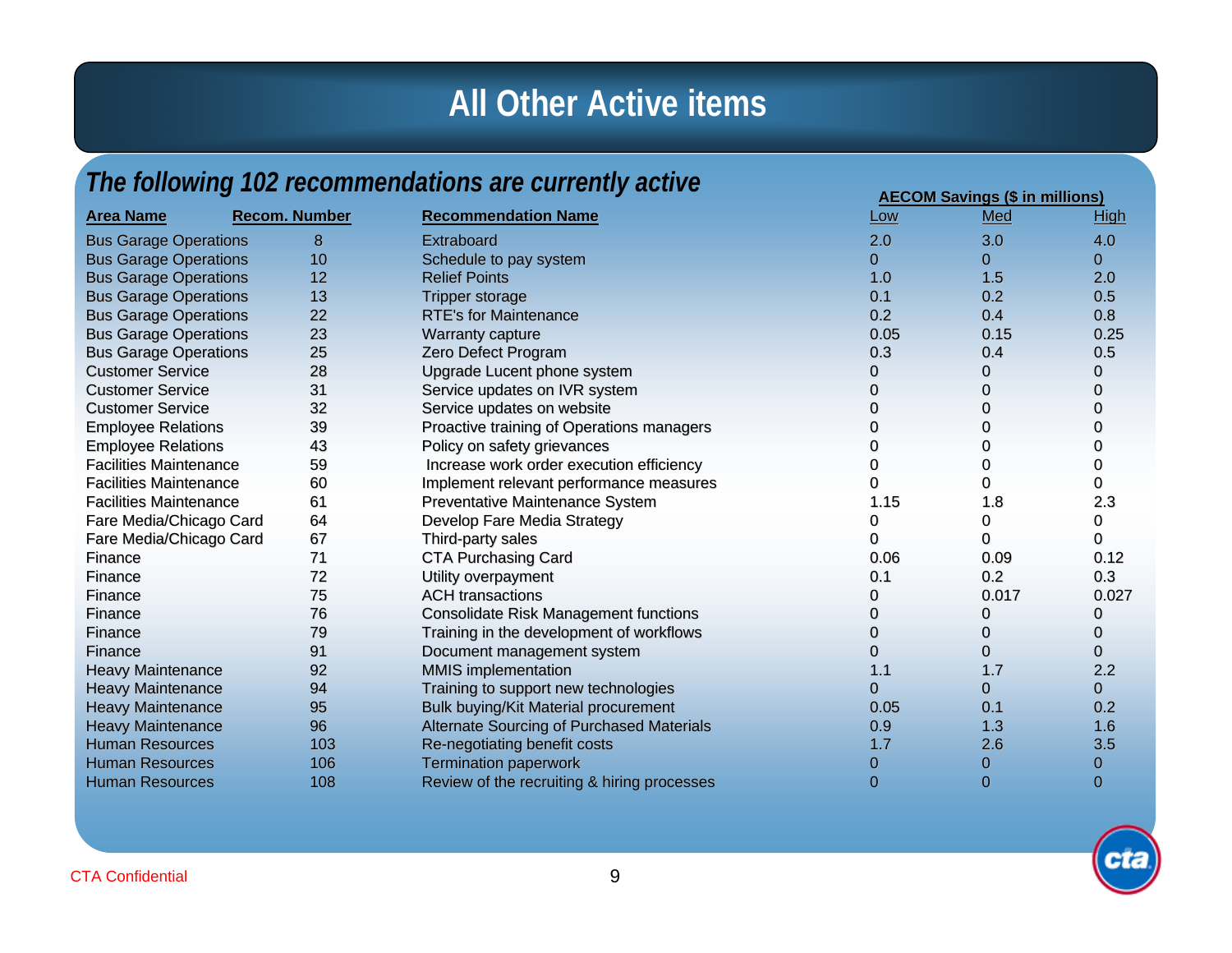#### **Continued**

cta

|                                     |                      |                                                     |          | <b>AECOM Savings (\$ in millions)</b> |              |
|-------------------------------------|----------------------|-----------------------------------------------------|----------|---------------------------------------|--------------|
| <b>Area Name</b>                    | <b>Recom. Number</b> | <b>Recommendation Name</b>                          | Low      | Med                                   | High         |
| <b>Human Resources</b>              | 109                  | <b>Position control</b>                             | 0        | 0                                     | $\mathbf{0}$ |
| <b>Human Resources</b>              | 110                  | Attendance and performance standards                | $\Omega$ | 0                                     | 0            |
| <b>Human Resources</b>              | 111                  | Self service application                            | $\Omega$ | 0                                     | 0            |
| <b>Human Resources</b>              | 114                  | <b>Recruiting and Staffing GM</b>                   | $\Omega$ | 0                                     | 0            |
| <b>Human Resources</b>              | 115                  | Training and development department                 | $\Omega$ | 0                                     | 0            |
| <b>Human Resources</b>              | 116                  | <b>Strategic HR initiatives</b>                     |          | 0                                     | 0            |
| <b>Human Resources</b>              | 117                  | <b>Workforce risks</b>                              |          | 0                                     | 0            |
| <b>Human Resources</b>              | 119                  | Succession plans                                    |          | 0                                     | 0            |
| Law                                 | 120                  | Risk Management (RM) functions                      | 0        | $\overline{0}$                        | 0            |
| Law                                 | 121                  | Obtain more cost-effective legal services           | 0.1      | 0.3                                   | 0.5          |
| Law                                 | 122                  | Implement system for tracking legal work            | 0        | 0                                     | 0            |
| Law                                 | 123                  | Develop a policy to settle with employees           |          |                                       |              |
|                                     |                      | unable to return to work                            | 0        | 0                                     | 0            |
| Marketing                           | 124                  | Implement internal branding strategy                | 0        | 0                                     | 0            |
| Marketing                           | 125                  | Develop short term marketing strategies             | 0        | O                                     | 0            |
| Marketing                           | 126                  | <b>Marketing Staff</b>                              |          | O                                     | 0            |
| Marketing                           | 127                  | Streamline approval process                         | o        | O                                     | 0            |
| Marketing                           | 128                  | Study the feasibility of simplifying U-Pass process | 0        | 0                                     | 0            |
| Marketing                           | 130                  | Make better use of the internet                     | 0        | 0                                     | 0            |
| Marketing                           | 133                  | Non-productive publication issues                   | 0        | 0                                     | 0            |
| Marketing                           | 134                  | <b>Outsource licensing, Gift Express</b>            | 0        | 0                                     | 0            |
| Marketing                           | 137                  | Seek additional advertising revenues                | 0        | 0                                     | 0            |
| Non-Revenue Vehicles                | 140                  | Right-size the mix of vehicles                      |          | 0                                     | 0            |
| Non-Revenue Vehicles                | 143                  | Take-home vehicles                                  | 0.025    | 0.05                                  | 0.1          |
| <b>Non-Revenue Vehicles</b>         | 144                  | Move vehicle pool relative to CTA HQ                | 0.025    | 0.025                                 | 0.05         |
| <b>Non-Revenue Vehicles</b>         | 145                  | Vehicle pool to serve CTA HQ                        | 0        | 0                                     | 0            |
| <b>Non-Revenue Vehicles</b>         | 146                  | IL Joint Purchase Program                           | 0        | 0                                     | 0            |
| <b>Non-Revenue Vehicles</b>         | 147                  | Outsourcing maintenance                             | 0        | 0                                     | $\mathbf 0$  |
| <b>Non-Revenue Vehicles</b>         | 148                  | Lease program for take-home vehicles                | 0        | 0                                     | 0            |
| <b>Purchasing &amp; Warehousing</b> | 150                  | Reduce procurement cycle time                       | $\Omega$ | 0                                     | 0            |
| <b>Purchasing &amp; Warehousing</b> | 151                  | Reduce construction costs                           | $\Omega$ | 0                                     | 0            |
| <b>Purchasing &amp; Warehousing</b> | 152                  | Development and proc. planning processes            | $\Omega$ | 0                                     | 0            |
| Purchasing & Warehousing            | 154                  | Improve change order processing                     | $\Omega$ | 0                                     | $\Omega$     |
| Purchasing & Warehousing            | 155                  | Improve speed of IT procurements                    | $\Omega$ | $\Omega$                              | $\Omega$     |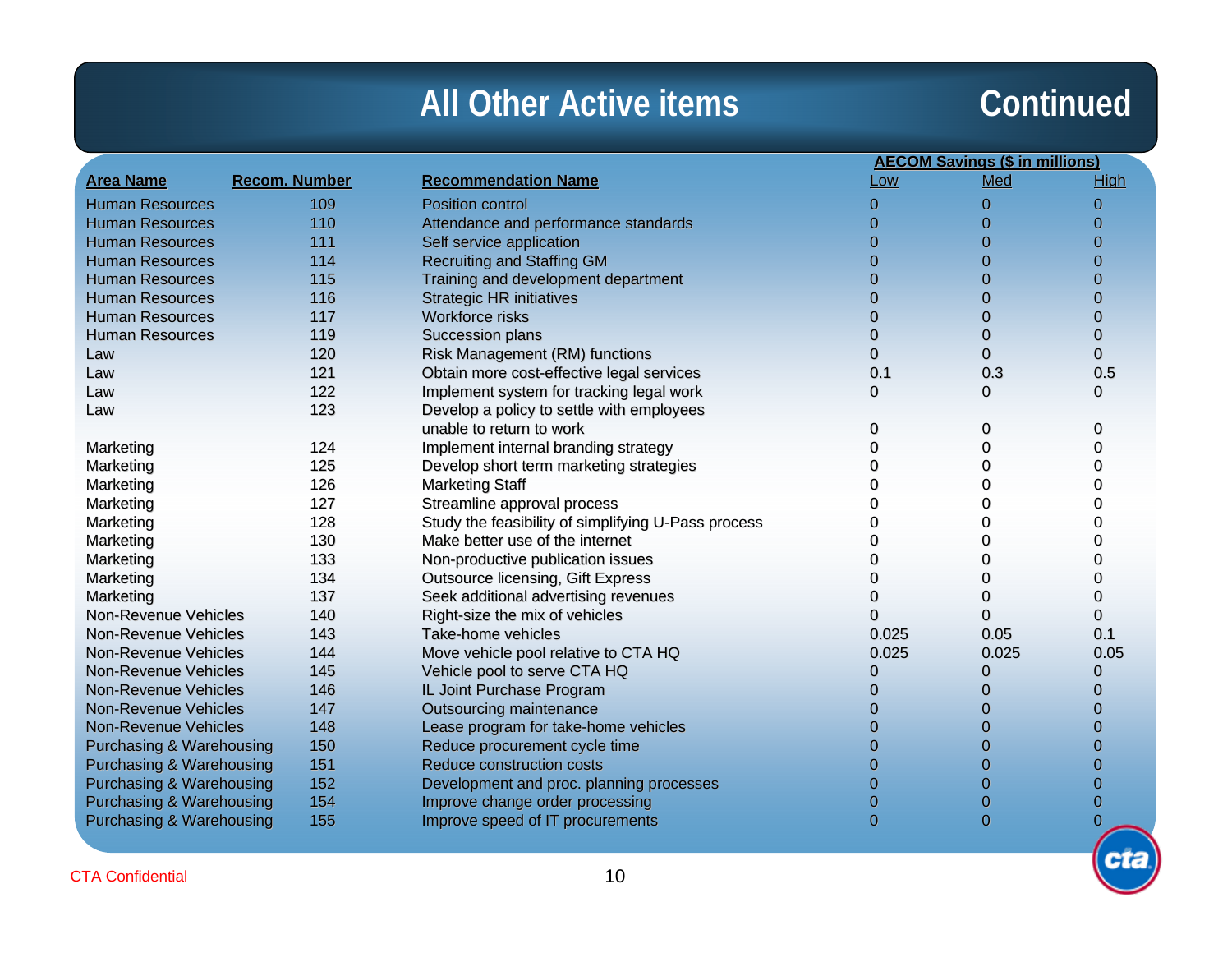#### **Continued**

|                                 |                      | <b>AECOM Savings (\$ in millions)</b>              |                |                |                |
|---------------------------------|----------------------|----------------------------------------------------|----------------|----------------|----------------|
| <b>Area Name</b>                | <b>Recom. Number</b> | <b>Recommendation Name</b>                         | Low            | Med            | <b>High</b>    |
| Purchasing & Warehousing        | 158                  | Contract execution process/requirements            | 0              | 0              | $\mathbf 0$    |
| Purchasing & Warehousing        | 160                  | Catalogue contracts-consolidated with item #159    | $\overline{0}$ | $\mathbf 0$    | $\Omega$       |
| Purchasing & Warehousing        | 166                  | <b>Improve Procurement Manual</b>                  | 0              | $\mathbf{0}$   | $\Omega$       |
| Purchasing & Warehousing        | 170                  | Agency consortium re-procurement practices         | $\overline{0}$ | $\mathbf 0$    | $\Omega$       |
| Purchasing & Warehousing        | 172                  | Vendor relationships                               | $\overline{0}$ | $\mathbf 0$    | $\Omega$       |
| Purchasing & Warehousing        | 177                  | Inventory forecasting ability                      | $\overline{0}$ | $\mathbf 0$    | $\overline{0}$ |
| Purchasing & Warehousing        | 178                  | Standards governing the reserve for obsolescence   | $\overline{0}$ | $\Omega$       | $\Omega$       |
| <b>Rail Terminal Operations</b> | 180                  | Extraboard                                         | 1.0            | 2.0            | 4.0            |
| <b>Rail Terminal Operations</b> | 181                  | Operator attendance -savings captured under        |                |                |                |
|                                 |                      | recommendation #98                                 | 0              | 0              | 0              |
| <b>Rail Terminal Operations</b> | 186                  | Implement MMIS -savings captured under item #92    | 0              | $\Omega$       | $\mathbf 0$    |
| <b>Rail Terminal Operations</b> | 187                  | <b>RTE's for Maintenance</b>                       | 0.2            | 0.4            | 0.8            |
| <b>Rail Terminal Operations</b> | 188                  | Warranty capture                                   | 0              | 0              | 0              |
| <b>Real Estate</b>              | 191                  | Consolidate Real Estate asset management           | 0              | 0              | 0              |
| <b>Real Estate</b>              | 192                  | Improve Long term real estate planning process     | 0              | 0              | 0              |
| <b>Real Estate</b>              | 193                  | <b>Establish Real Estate Review Committee</b>      | 0              | 0              | 0              |
| <b>Real Estate</b>              | 194                  | <b>Outsource Management of Real Estate</b>         | 0              | 0              | 0              |
| <b>Real Estate</b>              | 195                  | Establish a centralized database of all            |                |                |                |
|                                 |                      | real estate information                            | 0              | 0              | 0              |
| <b>Real Estate</b>              | 196                  | Operations from leased into owned space            | 0.3            | 0.45           | 0.6            |
| <b>Real Estate</b>              | 197                  | <b>Real Estate Policies</b>                        | 0              | 0              | 0              |
| <b>Real Estate</b>              | 198                  | Improve real estate marketability                  | 0              | 0              | 0              |
| <b>Real Estate</b>              | 199                  | Annual review of real estate assets                | $\Omega$       | 0              | 0              |
| <b>Real Estate</b>              | 200                  | Explore additional revenue sources                 | 1.6            | 2.0            | 2.5            |
| <b>Service Planning</b>         | 202                  | Upgrade Hastus and add Minbus module               | 0              | $\Omega$       | $\mathbf 0$    |
| Service Planning                | 203                  | Implement Traffic Signal Priorities (TSP)          | 0.1            | 0.15           | 0.2            |
| <b>Service Planning</b>         | 214                  | Market and increase Express route rider ship       | 0              | 0              | $\mathbf 0$    |
| <b>Service Planning</b>         | 215                  | System signage and manufacturing                   | 0              | 0              | $\mathbf 0$    |
| <b>Service Planning</b>         | 216                  | Bus stops in TSP and Express corridors             | $\mathbf 0$    | 0              | $\mathbf 0$    |
| Technology                      | 221                  | In-source the ePMO function                        | 0              | 0              | $\overline{0}$ |
| Technology                      | 224                  | <b>Evaluate Data Center Space</b>                  | $\overline{0}$ | $\mathbf 0$    | $\Omega$       |
| Technology                      | 230                  | Implement a Enterprise Performance                 |                |                |                |
|                                 |                      | Management Solution                                | 0              | $\mathbf{0}$   | $\mathbf{0}$   |
| Technology                      | 232                  | Implement resource management planning tools:      |                |                |                |
|                                 |                      | Implement professional service automation software | $\overline{0}$ | $\overline{0}$ |                |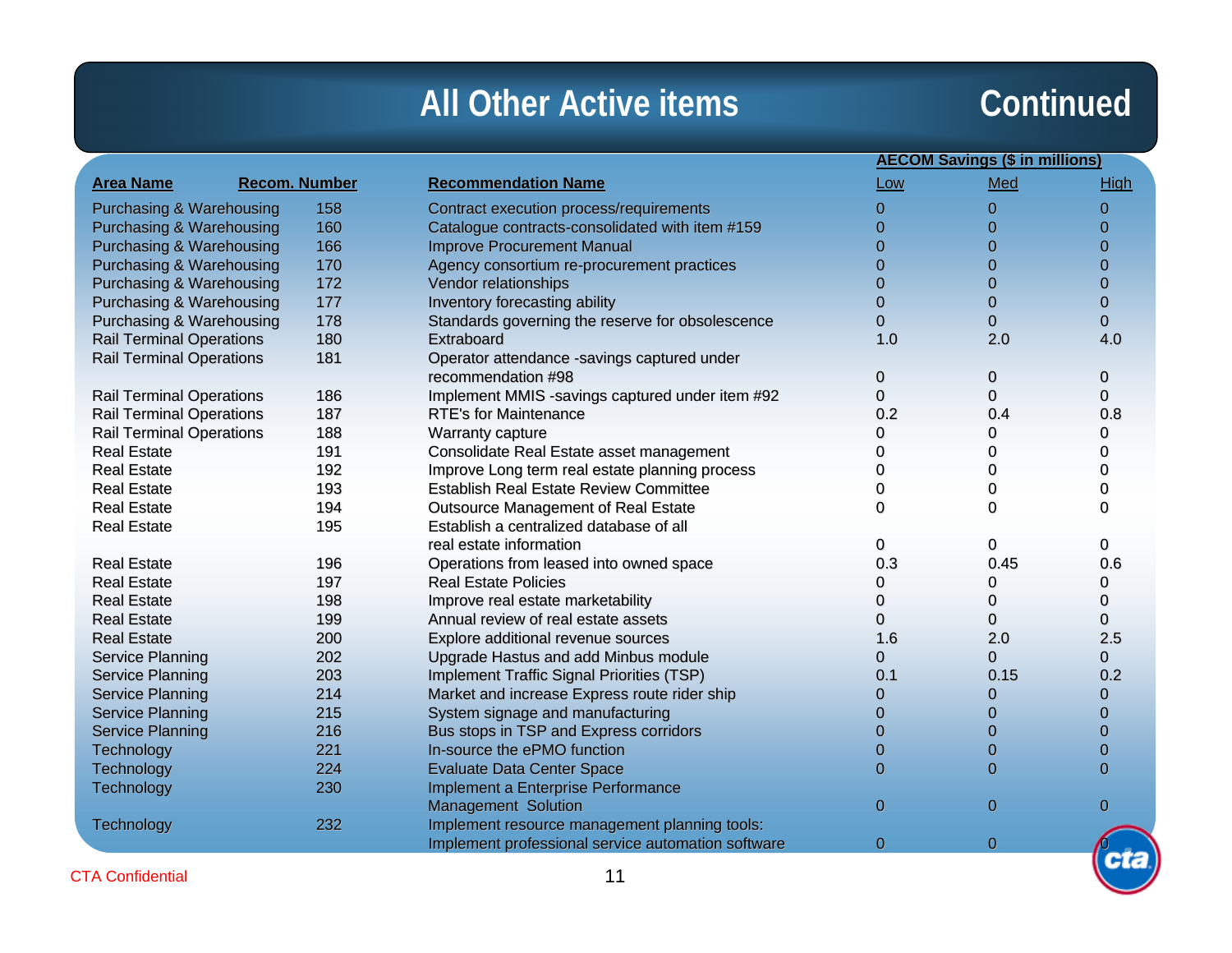#### **Continued**

cta

|                   |                      |                                                   |                                                                      | <b>AECOM Savings (\$ in millions)</b>                                |             |
|-------------------|----------------------|---------------------------------------------------|----------------------------------------------------------------------|----------------------------------------------------------------------|-------------|
| <b>Area Name</b>  | <b>Recom. Number</b> | <b>Recommendation Name</b>                        | Low                                                                  | Med                                                                  | <b>High</b> |
| <b>Technology</b> | 233                  | Develop a unique pay schedule for IT positions    |                                                                      | 0                                                                    |             |
| <b>Technology</b> | 234                  | Develop a recognition and incentives program      |                                                                      | 0                                                                    |             |
| <b>Technology</b> | 235                  | <b>Develop Enterprise Architecture</b>            |                                                                      | 0                                                                    |             |
| <b>Technology</b> | 238                  | Begin study to solve storage management problems  |                                                                      | 0                                                                    |             |
| Technology        | 239                  | Continue Strategic Outsourcing as needed          |                                                                      | 0                                                                    |             |
| <b>Technology</b> | 242                  | Consolidate solutions to Legacy Systems Migration |                                                                      |                                                                      |             |
| <b>Technology</b> | 245                  | <b>Outsourcing CTA's website</b>                  |                                                                      |                                                                      |             |
| <b>Technology</b> | 246                  | Schedule to Pay                                   |                                                                      |                                                                      |             |
|                   |                      |                                                   |                                                                      |                                                                      |             |
|                   |                      |                                                   |                                                                      |                                                                      |             |
|                   |                      |                                                   |                                                                      |                                                                      |             |
|                   |                      | <b>The County</b>                                 | $\begin{array}{c} \bullet & \bullet & \bullet & \bullet \end{array}$ | $\begin{array}{c} \bullet & \bullet & \bullet & \bullet \end{array}$ |             |

**Total\$12.06 \$18.83 \$27.05**

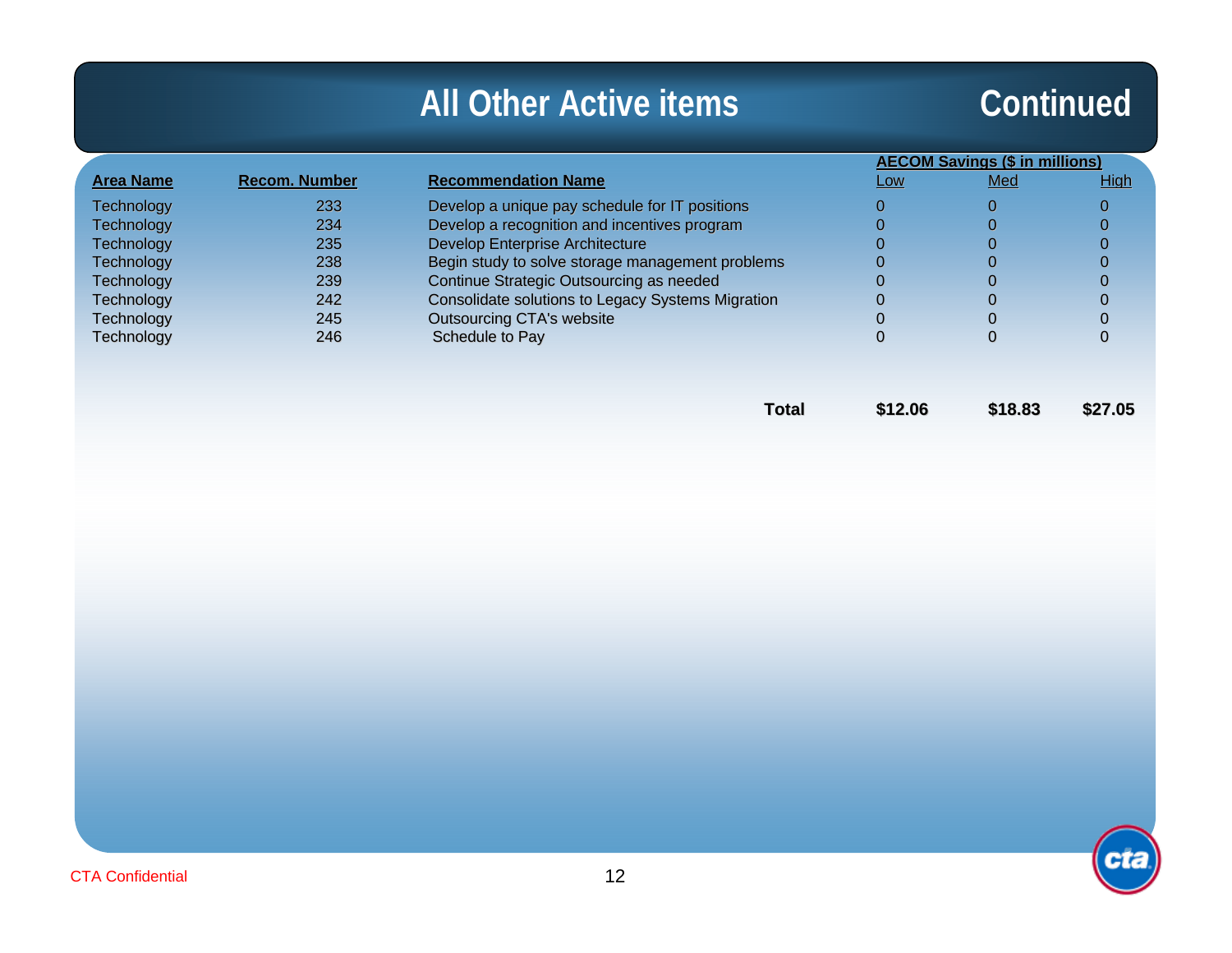#### **All items that are "Implemented/Closed"**

#### *The following 73 recommendations are currently implemented/closed*

|                                     |                      |                                                 |              | <b>AECOM Savings (\$ in millions)</b> |              |  |
|-------------------------------------|----------------------|-------------------------------------------------|--------------|---------------------------------------|--------------|--|
| <b>Area Name</b>                    | <b>Recom. Number</b> | <b>Recommendation Name</b>                      | Low          | Med                                   | High         |  |
| <b>Armored Car/Vault</b>            |                      | Outsource revenue counting                      | $\mathbf{0}$ | 0                                     | $\mathbf 0$  |  |
| <b>Armored Car/Vault</b>            | $\overline{2}$       | Research bar code systems                       | 0            | 0                                     | $\mathbf{0}$ |  |
| <b>Armored Car/Vault</b>            | 6                    | Hand trucks for money containers                | 0            | $\mathbf{0}$                          | $\mathbf 0$  |  |
| <b>Bus Garage Operations</b>        | $\overline{7}$       | Rostering                                       | 4.0          | 6.0                                   | 8.0          |  |
| <b>Bus Garage Operations</b>        | 17                   | Operator performance                            | 0            | $\overline{0}$                        | $\Omega$     |  |
| <b>Bus Garage Operations</b>        | 18                   | Standardized policies                           | 0.1          | 0.1                                   | 0.1          |  |
| <b>Bus Garage Operations</b>        | 26                   | Programmed Fleet Replacement Policy             | 0            | 0                                     | 0            |  |
| <b>Customer Service</b>             | 29                   | Improve IVR name recognition capability         | 0            | 0                                     | 0            |  |
| <b>Customer Service</b>             | 33                   | <b>Formal Marketing meetings</b>                | 0            | 0                                     | 0            |  |
| <b>Customer Service</b>             | 34                   | Coordinate with Chicago Card Ops Center         | 0            | 0                                     | 0            |  |
| <b>Customer Service</b>             | 35                   | Change FTT's to FTE's                           | 0            | 0                                     | 0            |  |
| <b>Employee Relations</b>           | 40                   | Labor Management committee                      | O            | 0                                     | 0            |  |
| <b>Employee Relations</b>           | 42                   | Improve grievance handling                      | O            | 0                                     | 0            |  |
| <b>Engineering and Construction</b> | 47                   | <b>Professional Services Costs</b>              |              | 0                                     | 0            |  |
| <b>Engineering and Construction</b> | 48                   | <b>Staffing responsibility</b>                  |              | 0                                     | 0            |  |
| <b>Engineering and Construction</b> | 49                   | Review of procedural documents                  |              | 0                                     | 0            |  |
| <b>Engineering and Construction</b> | 51                   | mprove staff resources planning process         |              | 0                                     | 0            |  |
| <b>Engineering and Construction</b> | 52                   | Upgrading project status reports                | O            | 0                                     | 0            |  |
| <b>Engineering and Construction</b> | 53                   | Earned value reporting                          | 0            | 0                                     | 0            |  |
| <b>Engineering and Construction</b> | 54                   | <b>Alternative Contract Delivery Approaches</b> | 0            | 0                                     | 0            |  |
| <b>Engineering and Construction</b> | 55                   | The CTA as a Contracting Agency                 | 0            | 0                                     | 0            |  |
| <b>Facilities Maintenance</b>       | 63                   | <b>Vandalism Reduction</b>                      | 0.1          | 0.2                                   | 0.3          |  |
| Fare Media/Chicago Card             | 65                   | Streamline Magnetic ticket products             | 0            | 0                                     | 0            |  |
| Fare Media/Chicago Card             | 66                   | Establish Chicago Card/Plus program team        | 0            | 0                                     | 0            |  |
| Fare Media/Chicago Card             | 68                   | <b>Evaluate Chicago Card Program Transition</b> | 0            | 0                                     | 0            |  |
| Fare Media/Chicago Card             | 69                   | <b>Chicago Card Operations Staffing Levels</b>  | 0            | 0                                     | $\mathbf 0$  |  |
| Finance                             | 77                   | Finance organizational structure                | 0            | 0                                     | 0            |  |
| Finance                             | 78                   | Maximized use of ERP                            | 0            | 0                                     | $\Omega$     |  |
| Finance                             | 80                   | Maintain its current Oracle staff               | 0            | 0                                     | $\mathbf 0$  |  |
| Finance                             | 81                   | Explore use of Oracle alias                     | $\Omega$     | 0                                     | $\Omega$     |  |
| Finance                             | 82                   | Descriptive flex field                          | 0            | 0                                     | 0            |  |
| Finance                             | 83                   | Summary Inquiry capability                      | 0            | $\Omega$                              | 0            |  |
| Finance                             | 84                   | <b>Financial Statement Generator Reporting</b>  | $\Omega$     | 0                                     |              |  |

CTA Confidential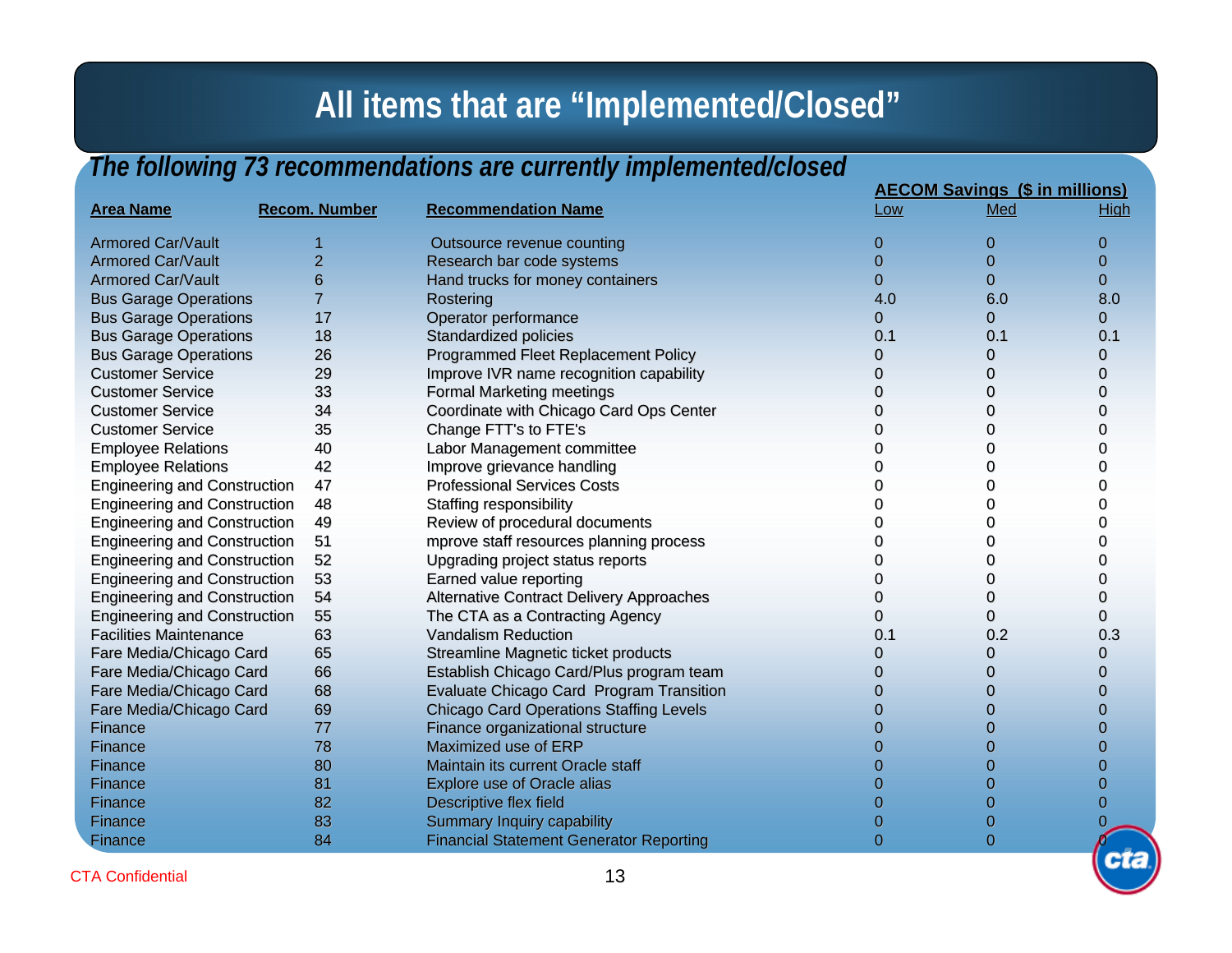### **All items that are "Implemented/Closed" Continued**

|                                 |                      |                                                  | <b>AECOM Savings (\$ in millions)</b> |                |                |
|---------------------------------|----------------------|--------------------------------------------------|---------------------------------------|----------------|----------------|
| <b>Area Name</b>                | <b>Recom. Number</b> | <b>Recommendation Name</b>                       | Low                                   | Med            | High           |
| Finance                         | 85                   | <b>Summary Accounts</b>                          | 0                                     | $\mathbf 0$    | $\overline{0}$ |
| Finance                         | 86                   | <b>Oracle Application Users Groups</b>           | $\Omega$                              | $\mathbf 0$    | $\Omega$       |
| Finance                         | 87                   | PDF/CD-ROM usage                                 | 0                                     | 0              | $\Omega$       |
| <b>Heavy Maintenance</b>        | 93                   | Operations performance reporting                 | $\Omega$                              | $\overline{0}$ | $\Omega$       |
| <b>Heavy Maintenance</b>        | 97                   | Standardization of Bus fleet components          | 0.25                                  | 0.5            | 1.0            |
| <b>Human Resources</b>          | 101                  | <b>FMLA</b>                                      |                                       | 0              | $\Omega$       |
| <b>Human Resources</b>          | 102                  | TRTW pilot program                               | 0                                     | 0              | $\Omega$       |
| <b>Human Resources</b>          | 107                  | <b>Residency requirements</b>                    | 0                                     | 0              | $\overline{0}$ |
| Marketing                       | 129                  | Place "Connections" segments on internet         | 0                                     | 0              | $\mathbf 0$    |
| Marketing                       | 131                  | Coordinate with other CTA departments            | 0                                     | 0              | 0              |
| Marketing                       | 132                  | <b>CTA Yellow Pages advertising</b>              | 0                                     | 0              | $\Omega$       |
| Non-Revenue Vehicles            | 138                  | Reduce vehicles in CTA non-revenue fleet         | 1.0                                   | 1.25           | 1.5            |
| Non-Revenue Vehicles            | 141                  | Non-revenue vehicles                             | 1.0                                   | 2.0            | 3.1            |
| Non-Revenue Vehicles            | 142                  | Parts inventory                                  | 0.05                                  | 0.1            | 0.2            |
| Non-Revenue Vehicles            | 149                  | Non-revenue vehicle scrapping guidelines         | 0                                     | 0              | 0              |
| Purchasing & Warehousing        | 163                  | Use of GSA IT schedules                          | 0                                     | 0              | 0              |
| Purchasing & Warehousing        | 167                  | Flexible guidance for contract term length       | 0                                     | 0              | 0              |
| Purchasing & Warehousing        | 168                  | Improve utility of ERP system                    | 0                                     | 0              | 0              |
| Purchasing & Warehousing        | 171                  | Change negotiation process                       | 0                                     | 0              | 0              |
| Purchasing & Warehousing        | 173                  | Inventory dynamics                               | 0                                     | 0              | 0              |
| Purchasing & Warehousing        | 174                  | <b>Inventory Usage</b>                           | 0                                     | 0              | 0              |
| <b>Rail Terminal Operations</b> | 179                  | Rostering                                        | 0                                     | 0              | 0              |
| <b>Rail Terminal Operations</b> | 183                  | <b>Streamline Rail Customer Assistance</b>       | 0.5                                   | 0.8            | 0.9            |
| <b>Rail Terminal Operations</b> | 189                  | <b>GM Consolidation</b>                          | 0                                     | 0.1            | 0.145          |
| Service Planning                | 205                  | Ratio of Express to Local Service                | 0.2                                   | 0.3            | 0.4            |
| Service Planning                | 206                  | Develop reverse commute market                   | 0.2                                   | 0.3            | 0.4            |
| <b>Service Planning</b>         | 208                  | Service on branch rail lines                     | 0                                     | 0              | $\mathbf 0$    |
| <b>Service Planning</b>         | 209                  | Refine planning processes                        | 0                                     | 0              | 0              |
| <b>Service Planning</b>         | 210                  | <b>Revise Service Standards document</b>         | 0                                     | 0              | $\overline{0}$ |
| <b>Service Planning</b>         | 211                  | Focus on new data sources                        | 0                                     | 0              | $\mathbf 0$    |
| <b>Service Planning</b>         | 212                  | Conduct traffic and rider ship research          | 0                                     | 0              | $\mathbf 0$    |
| <b>Service Planning</b>         | 213                  | Operate existing privately contracted services   | 0                                     | 0              | $\mathbf 0$    |
| Technology                      | 218                  | Re-organization of TMD to better align functions | 0                                     | 0              | $\Omega$       |
| Technology                      | 219                  | Improve cooperation and interaction among        |                                       |                |                |
|                                 |                      | TMD departments management and staff             | $\mathbf 0$                           | $\mathbf 0$    |                |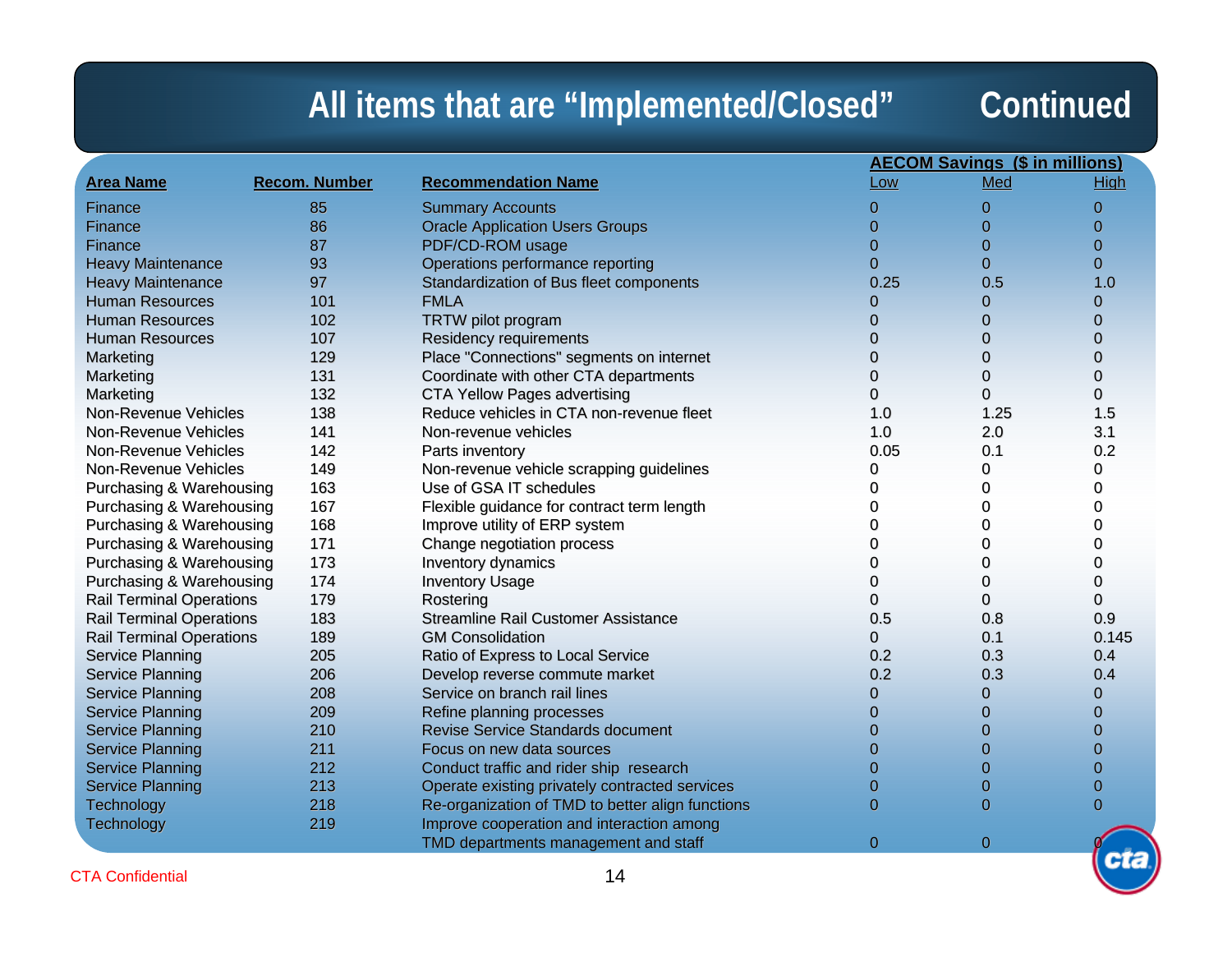## **All items that are "Implemented/Closed" Continued**

मह

| <b>Recom. Number</b> | <b>Recommendation Name</b>                            | Low                                                   | Med | <b>High</b>                           |
|----------------------|-------------------------------------------------------|-------------------------------------------------------|-----|---------------------------------------|
| 220                  | Consolidate TMD's Administrative Staff                |                                                       | 0   |                                       |
| 223                  | Establish and maintain a strong IT governance model   |                                                       |     |                                       |
| 225                  |                                                       |                                                       |     |                                       |
|                      | Return on Investment an/or Revenue: Establish a       |                                                       |     |                                       |
|                      | managing body that reviews IT Capital projects        |                                                       |     |                                       |
| 226                  | Determine the knowledge skills and abilities that     |                                                       |     |                                       |
|                      | TMD project managers need to succeed                  |                                                       |     |                                       |
| 229                  | Develop a Performance management plan                 |                                                       |     |                                       |
| 241                  | Establish positions and funding for ERP support staff |                                                       |     |                                       |
|                      |                                                       |                                                       |     |                                       |
|                      |                                                       |                                                       |     |                                       |
|                      |                                                       | Capitalize on Projects with Significant Potential for |     | <b>AECOM Savings (\$ in millions)</b> |

**Total\$7.4 \$11.65 \$16.05**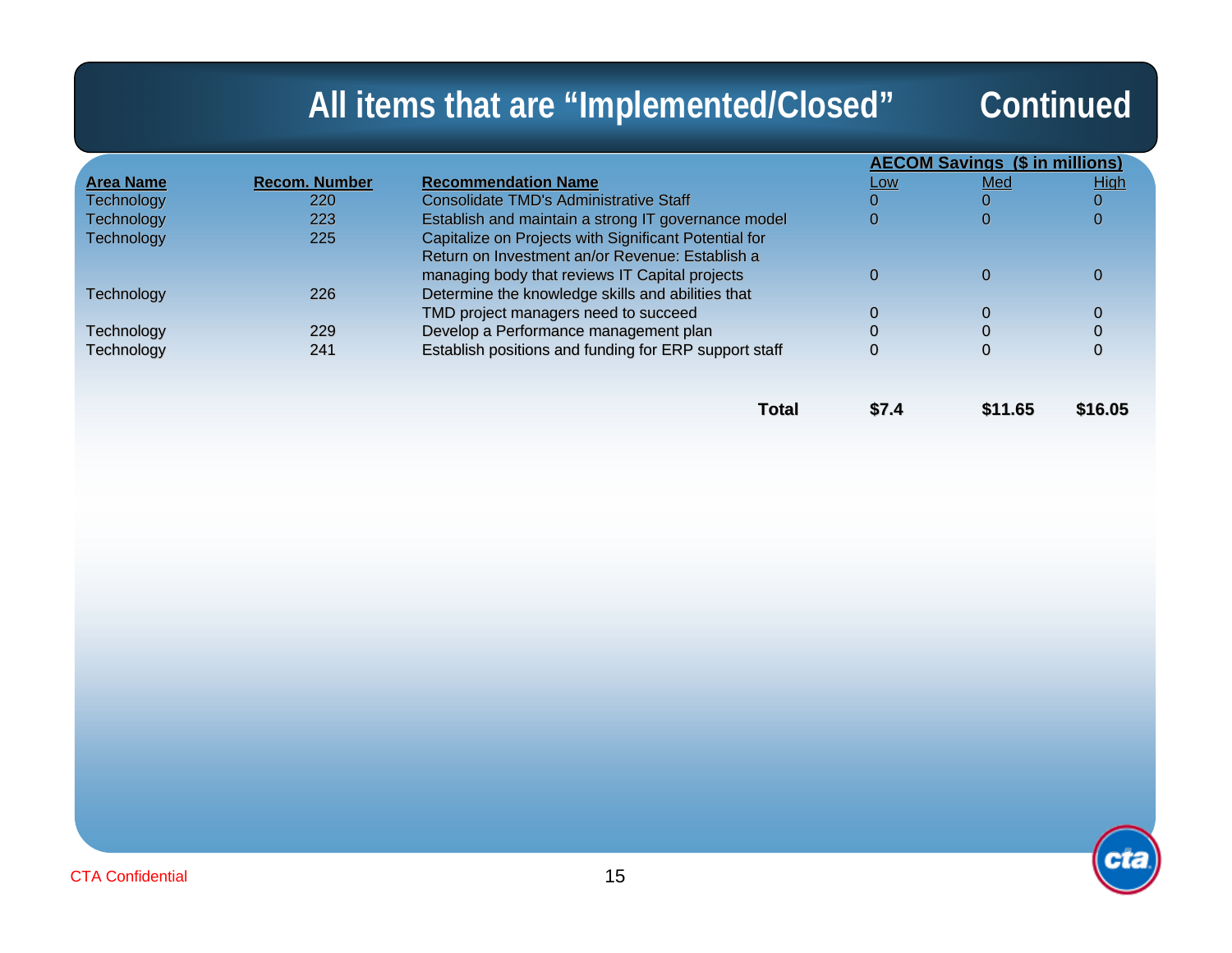#### **All items that are "Consolidated"**

#### *The following 31 recommendations are currently consolidated*

|                                                        |                      |                                                                                                                  |                | <b>AECOM Savings (\$ in millions)</b> |                |
|--------------------------------------------------------|----------------------|------------------------------------------------------------------------------------------------------------------|----------------|---------------------------------------|----------------|
| <b>Area Name</b>                                       | <b>Recom. Number</b> | <b>Recommendation Name</b>                                                                                       | Low            | Med                                   | High           |
| <b>Armored Car/Vault</b>                               | $\overline{4}$       | Privatizing utility driver as a security guard                                                                   |                |                                       |                |
|                                                        |                      | consolidated with item #3                                                                                        | $\Omega$       | $\mathbf{0}$                          | $\overline{0}$ |
| <b>Bus Garage Operations</b>                           | 11                   | MINBUS enhancement-consolidated with item #202                                                                   | 0              | $\mathbf{0}$                          | 0              |
| <b>Bus Garage Operations</b>                           | 21                   | Implement MMIS-savings captured under item #92                                                                   | $\mathbf{0}$   | $\mathbf{0}$                          | 0              |
| <b>Employee Relations</b><br><b>Employee Relations</b> | 41<br>44             | Empowering front line managers-consolidated with item#39<br>Expansion of outsourcing-consolidated                | 0              | 0                                     | 0              |
| <b>Employee Relations</b>                              | 45                   | with items #14, #184, #58<br>Front line employee classification-consolidated                                     | $\Omega$       | 0                                     | 0              |
|                                                        |                      | with item #15, #185                                                                                              | 0              | 0                                     | 0              |
| <b>Engineering &amp; Construction</b>                  | 46                   | Change Order Approval Process-consolidated with item #154                                                        | 0              | 0                                     | 0              |
| <b>Engineering &amp; Construction</b>                  | 56                   | Reporting of Project Labor Charges-consolidated with item #10                                                    | 0              | 0                                     | 0              |
| <b>Facilities Maintenance</b>                          | 62                   | Streamline procurement process-consolidated with item#159                                                        | 0              | 0                                     | 0              |
| Finance                                                | 88                   | Time capture and management-consolidated with item #10                                                           | 0              | 0                                     | 0              |
| <b>Human Resources</b>                                 | 112                  | PTO and TRTW-consolidated with item #98, #102                                                                    | 0              | 0                                     | 0              |
| <b>Human Resources</b>                                 | 113                  | STD and LTD insurance carrier -consolidated                                                                      |                |                                       |                |
|                                                        |                      | with item #99, #100                                                                                              | 0              | 0                                     | 0              |
| <b>Human Resources</b>                                 | 118                  | Manager development-consolidated with item #115                                                                  | O              | $\Omega$                              | 0              |
| Marketing                                              | 135                  | Maximize CTA's licensing opportunities-consolidated                                                              |                |                                       |                |
|                                                        |                      | with item #134                                                                                                   | O              | 0                                     | 0              |
| Marketing                                              | 136                  | Outsource Gift Express-consolidated with item #134                                                               | 0              | 0                                     | 0              |
| Purchasing & Warehousing                               | 153                  | Procurement planning process-consolidated with item #152                                                         | 0              | 0                                     | 0              |
| Purchasing & Warehousing                               | 159                  | Catalogue contracts - consolidated with item #160                                                                | 0              | 0                                     | 0              |
| Purchasing & Warehousing                               | 161                  | Cycle time for procurement actions-consolidated with item #152                                                   | $\overline{0}$ | 0                                     | 0              |
| Purchasing & Warehousing<br>Purchasing & Warehousing   | 162<br>164           | Explore utilization of P-card-consolidated with item #71<br>Establish alternate sourcing task force-consolidated | 0              | $\Omega$                              | $\Omega$       |
|                                                        |                      | with item #96                                                                                                    | 0              | $\Omega$                              | 0              |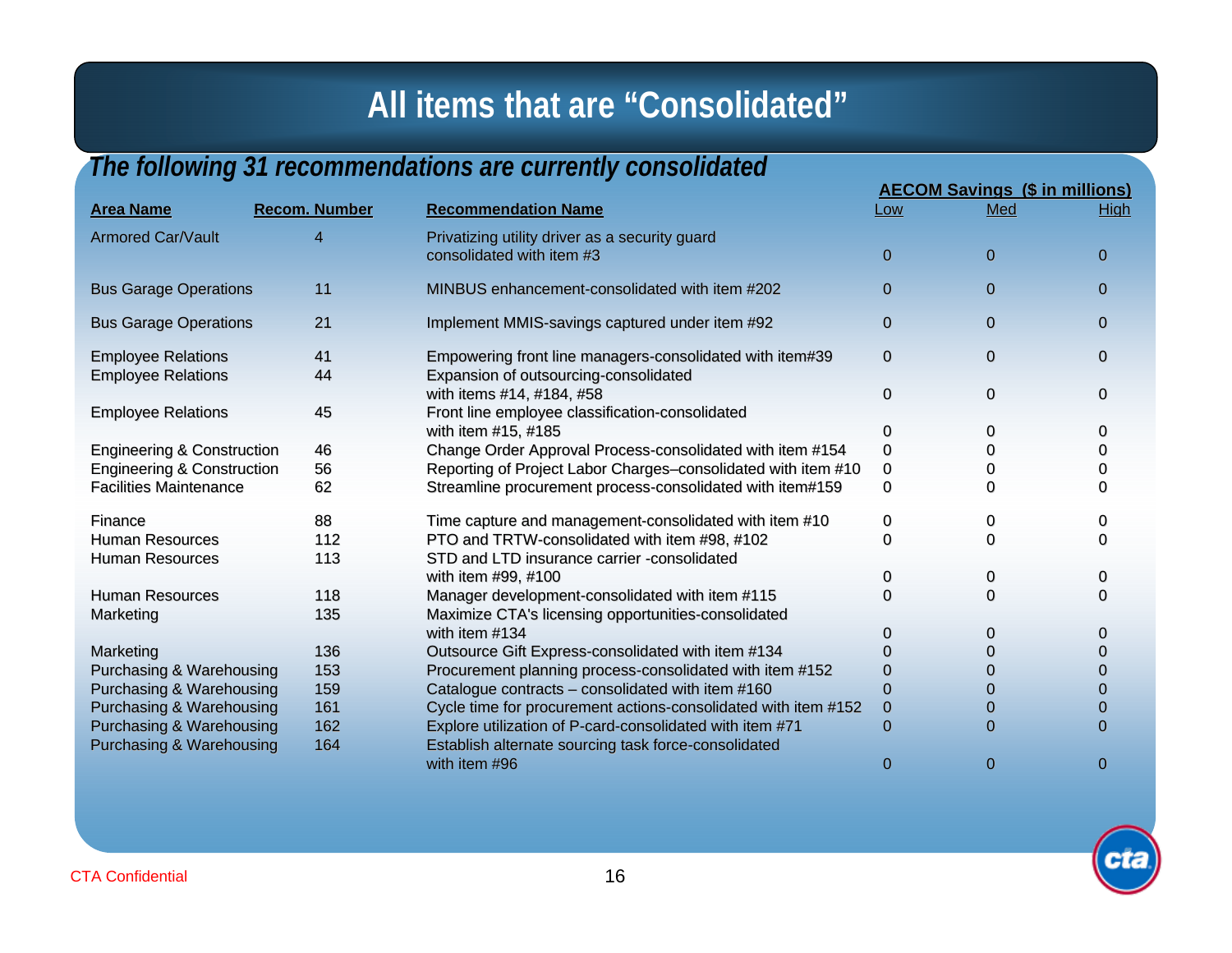#### **All items that are "Consolidated"**

#### **Continued**

|                                 |                      |                                                          | <b>AECOM Savings (\$ in millions)</b> |                |                |
|---------------------------------|----------------------|----------------------------------------------------------|---------------------------------------|----------------|----------------|
| <b>Area Name</b>                | <b>Recom. Number</b> | <b>Recommendation Name</b>                               | Low                                   | Med            | <b>High</b>    |
| Purchasing & Warehousing        | 165                  | Establish kitting task force-consolidated with item #95  | $\mathbf{0}$                          | $\Omega$       | 0              |
| Purchasing & Warehousing        | 169                  | Analyze P&W needs for bar coding -consolidated           |                                       |                |                |
|                                 |                      | with item #92                                            | $\mathbf 0$                           | 0              | 0              |
| <b>Rail Terminal Operations</b> | 182                  | Schedule to pay system                                   | 0                                     | $\Omega$       | $\mathbf 0$    |
| <b>Service Planning</b>         | 201                  | Rostering (5)-consolidated with item #7                  | $\Omega$                              | 0              | 0              |
| <b>Service Planning</b>         | 204                  | Rostering (5)-consolidated with item #179                | $\Omega$                              | $\overline{0}$ | $\overline{0}$ |
| Technology                      | 222                  | Consolidate all IT functions under TMD-consolidated      |                                       |                |                |
|                                 |                      | with item #218                                           | $\mathbf 0$                           | $\mathbf 0$    | 0              |
| Technology                      | 227                  | Require Project managers to be trained in different      |                                       |                |                |
|                                 |                      | project management techniques-consolidated               |                                       |                |                |
|                                 |                      | with item #226                                           | 0                                     | $\mathbf 0$    | 0              |
| Technology                      | 228                  | Create a Project manager's toolkit-consolidated          |                                       |                |                |
|                                 |                      | with item #221, #226                                     | 0                                     | 0              | 0              |
| Technology                      | 231                  | Implement resource management planning tools:            |                                       |                |                |
|                                 |                      | Determine tools and techniques project managers          |                                       |                |                |
|                                 |                      | need to succeed-consolidated with item #221, #226        | 0                                     | 0              | 0              |
| Technology                      | 236                  | Establish enterprise architecture guiding principles,    |                                       |                |                |
|                                 |                      | standards, policies, and procedures-consolidated         |                                       |                |                |
|                                 |                      | with item #235                                           | 0                                     | 0              | 0              |
| Technology                      | 237                  | Refine existing IT capital planning process-consolidated |                                       |                |                |
|                                 |                      | with item #225                                           | 0                                     | 0              | 0              |
|                                 |                      |                                                          |                                       |                |                |
|                                 |                      | <b>Total</b>                                             | \$0                                   | \$0            | \$0            |